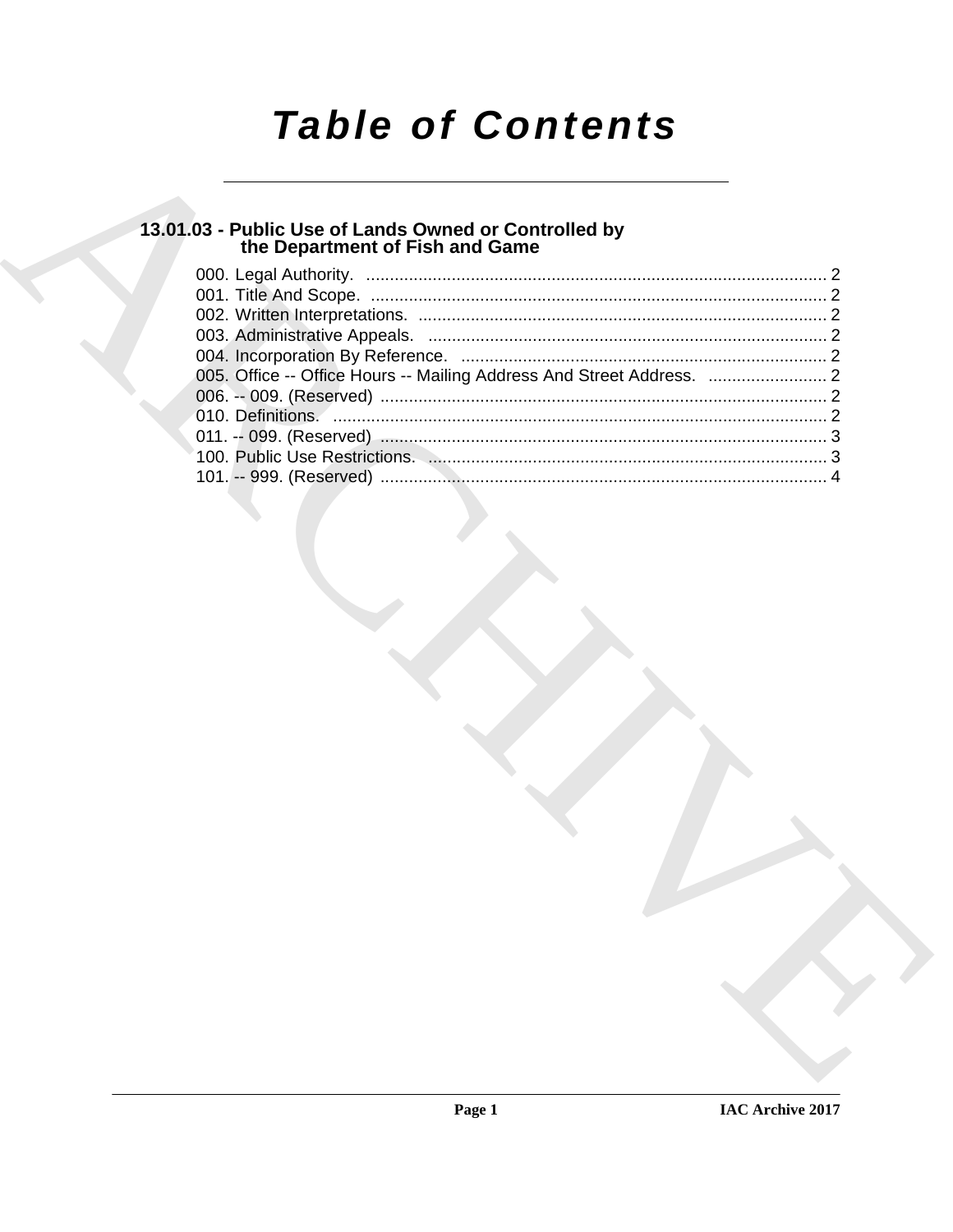#### **IDAPA 13 TITLE 01 CHAPTER 03**

#### **13.01.03 - PUBLIC USE OF LANDS OWNED OR CONTROLLED BY THE DEPARTMENT OF FISH AND GAME**

#### <span id="page-1-1"></span><span id="page-1-0"></span>**000. LEGAL AUTHORITY.**

The Idaho Fish and Game Commission is authorized under Sections 36-104(b), Idaho Code, to adopt rules concerning the public use of lands owned or controlled by the Department of Fish and Game. (3-29-10) concerning the public use of lands owned or controlled by the Department of Fish and Game.

#### <span id="page-1-2"></span>**001. TITLE AND SCOPE.**

**01. Title**. These rules shall be cited in full as IDAPA 13.01.03.000, et seq., Idaho Fish and Game Commission Rules IDAPA 13.01.03, "Public Use of Lands Owned or Controlled by the Department of Fish and Game."  $(5-3-03)$ 

**02.** Scope. These rules establish the public use of lands that are owned or controlled by the Department of G-3-03) of Fish and Game.

#### <span id="page-1-3"></span>**002. WRITTEN INTERPRETATIONS.**

In accordance with Section 67-5201(19)(b)(iv), Idaho Code, any written statements which pertain to the interpretation of the rules of this chapter, or to the documentation of compliance with the rules of this chapter are available for public inspection and copying at cost at the headquarters office at 600 South Walnut, Boise, Idaho.

 $(5-3-03)$ 

#### <span id="page-1-4"></span>**003. ADMINISTRATIVE APPEALS.**

All contested cases shall be governed by the provisions of IDAPA 13.01.01, "Rules of Practice and Procedure of the Idaho Fish and Game Commission." (5-3-03)

#### <span id="page-1-5"></span>**004. INCORPORATION BY REFERENCE.**

There are no documents that have been incorporated by reference into this rule. (5-3-03)

#### <span id="page-1-6"></span>**005. OFFICE -- OFFICE HOURS -- MAILING ADDRESS AND STREET ADDRESS.**

**CHAPTER 0.3**<br> **CHAPTER 0.3**<br> **CHAPTER 0.2**<br> **CHAPTER CEPARTMENT OF PISH AND GAME OF THE ARCHIVES CONTINUES OF THE CHAPTER OF THE AND CALL TO THE CHAPTER CONTINUES OF THE ARCHIVES CONTINUES OF THE ARCHIVES CONTINUES OF TH** The principal place of business of the Department of Fish and Game is in Boise, Idaho. The office is located at 600 South Walnut, Boise, Idaho and is open from 8 a.m. to 5 p.m., except Saturday, Sunday and legal holidays. The mailing address is: P.O. Box 25, Boise, Idaho 83707. (5-3-03)

<span id="page-1-7"></span>**006. -- 009. (RESERVED)**

#### <span id="page-1-9"></span><span id="page-1-8"></span>**010. DEFINITIONS.**

<span id="page-1-10"></span>**01.** Aircraft. Every description of aircraft that is capable of being used as a means of transportation on or in the air. (3-29-10) or in the air.  $(3-29-10)$ 

<span id="page-1-11"></span>**02. Commercial Use**. Any use or activity that is related to a business venture or for which a fee is charged, or in which the primary purpose is the sale or barter of goods or services, regardless of whether the use or activity is intended to produce a profit. activity is intended to produce a profit.

<span id="page-1-12"></span>**03. Department Lands and Access Areas**. Real property, which is owned or controlled by the Idaho Department of Fish and Game, which is managed for public recreation and for the protection, maintenance, and enhancement of fish and wildlife. (7-1-93) enhancement of fish and wildlife.

**04. Designated Roads and Trails**. All roads and trails posted as open or included on travel plan maps provided by the Department, or both. Roads and trails not posted as open or included on travel plan maps, or both, are closed to motorized vehicles. closed to motorized vehicles.

<span id="page-1-14"></span><span id="page-1-13"></span>**05.** Motorized Vehicle. Every vehicle that is self-propelled, except vehicles that are moved solely by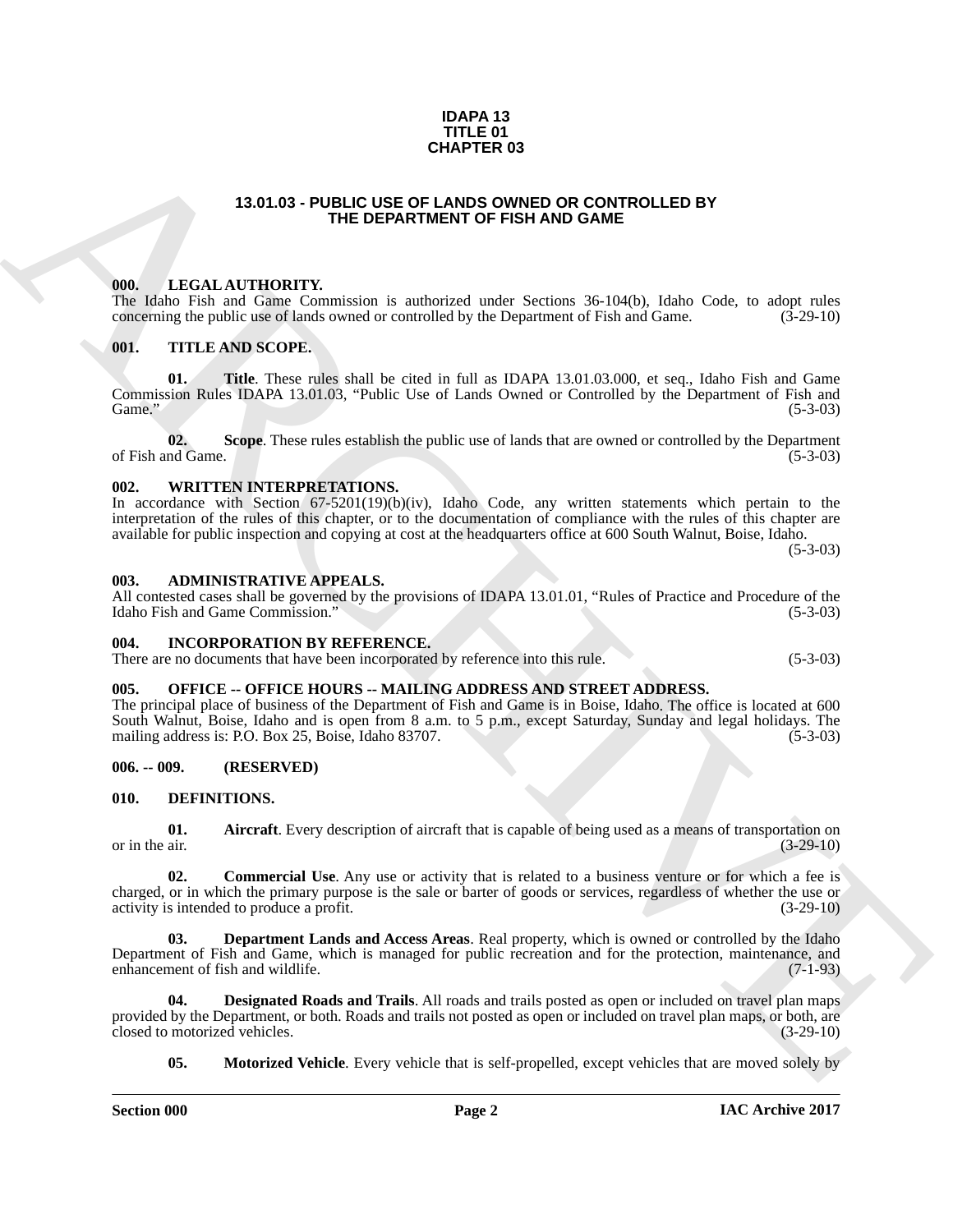human power. (3-29-10)

<span id="page-2-2"></span>**06. Safety Zone**. A posted area established for the safety and protection of persons, equipment, s. or livestock and where shooting within, across, or into the area is not permitted. (3-29-10) structures, or livestock and where shooting within, across, or into the area is not permitted.

<span id="page-2-3"></span>**07.** Snow Machine. Any self-propelled vehicle designed primarily for travel on snow that is steered by skis and propelled by tracks. tracks or, skis and propelled by tracks.

<span id="page-2-4"></span>**08. Unattended**. As it pertains to decoys shall mean to be over one hundred (100) yards from the decoys for a period of more than one-half  $(1/2)$  hour. As it pertains to campfires shall mean not within twenty  $(20)$  yards.  $(3-29-10)$  $y$ ards.  $(3-29-10)$ 

<span id="page-2-5"></span>**09.** Watercraft. Any vessel that is capable of being used as a means of transportation on or in the  $(3-29-10)$ water.  $(3-29-10)$ 

<span id="page-2-0"></span>**011. -- 099. (RESERVED)**

#### <span id="page-2-7"></span><span id="page-2-6"></span><span id="page-2-1"></span>**100. PUBLIC USE RESTRICTIONS.**

**01. Activities Prohibited Without Director Authorization**. Unless specifically authorized by the Commission or under lease, permit, contract, or agreement issued by the Director, Regional Supervisor, or other authorized agent, the following activities are PROHIBITED: (3-29-10) authorized agent, the following activities are PROHIBITED:

**a.** To enter, use, or occupy lands or water when said lands are posted against such entry, use, or occupancy. (7-1-93)

**b.** To camp, park a vehicle and/or a trailer in any area posted against such use or to leave unattended a camp, vehicle, and/or trailer for more than forty-eight (48) hours or to camp or park a vehicle and/or trailer for more than ten (10) consecutive days in any thirty (30) day period in any one designated area. (3-29-10) than ten  $(10)$  consecutive days in any thirty  $(30)$  day period in any one designated area.

**c.** To operate any motorized vehicles, including snow machines, except on designated roads and trails. Designated roads and trails are posted as open or included on travel plan maps provided by the Department, or both.

(3-29-10)

**d.** To use watercraft on any waters which are posted against such use. (3-29-10)

**e.** To start a fire without taking necessary measures to prevent its spreading or to leave a fire ed. All fires are prohibited in areas posted against their use. (7-1-93) unattended. All fires are prohibited in areas posted against their use.

**f.** To use any form of fireworks or explosives at any time. (7-1-93)

**g.** To permit dogs or other domestic animals to run at large when the owner or guardian is not present to control or care for them or to permit dogs to be off leash or conduct dog training when prohibited by posted notice.  $(3-29-10)$ 

**Department of Fish and Game<br>
Scanished by the Department of Fish and Game<br>
Neuron of Fish and Game<br>
Neuron Constraints of the ratio of Fish and Game<br>
Neuron Constraints of Fish and Theorem Constraints of the ratio of Pie h.** To conduct dog field trials of any type during the period October 1 through July 31. All dog field trials and dog training with the use of artificially propagated game birds between August 1 and September 30 will be under department permit as authorized by the director under the rules set forth in IDAPA 13.01.15, "Rules Governing<br>(3-29-10)<br>(3-29-10) the Use of Dogs," Section 300.

**i.** To construct blinds, pits, platforms, or tree stands where the soil is disturbed, trees are cut or altered, and artificial fasteners, such as wire, rope, or nails are used. All blinds shall be available to the public on a "first-come - first-served" basis. Portable manufactured blinds and tree stands are allowed but may not be left overnight. (3-29-10)

**j.** To release or abandon any domestic or exotic fish, birds, mammals, amphibians, or reptiles.

(7-1-93)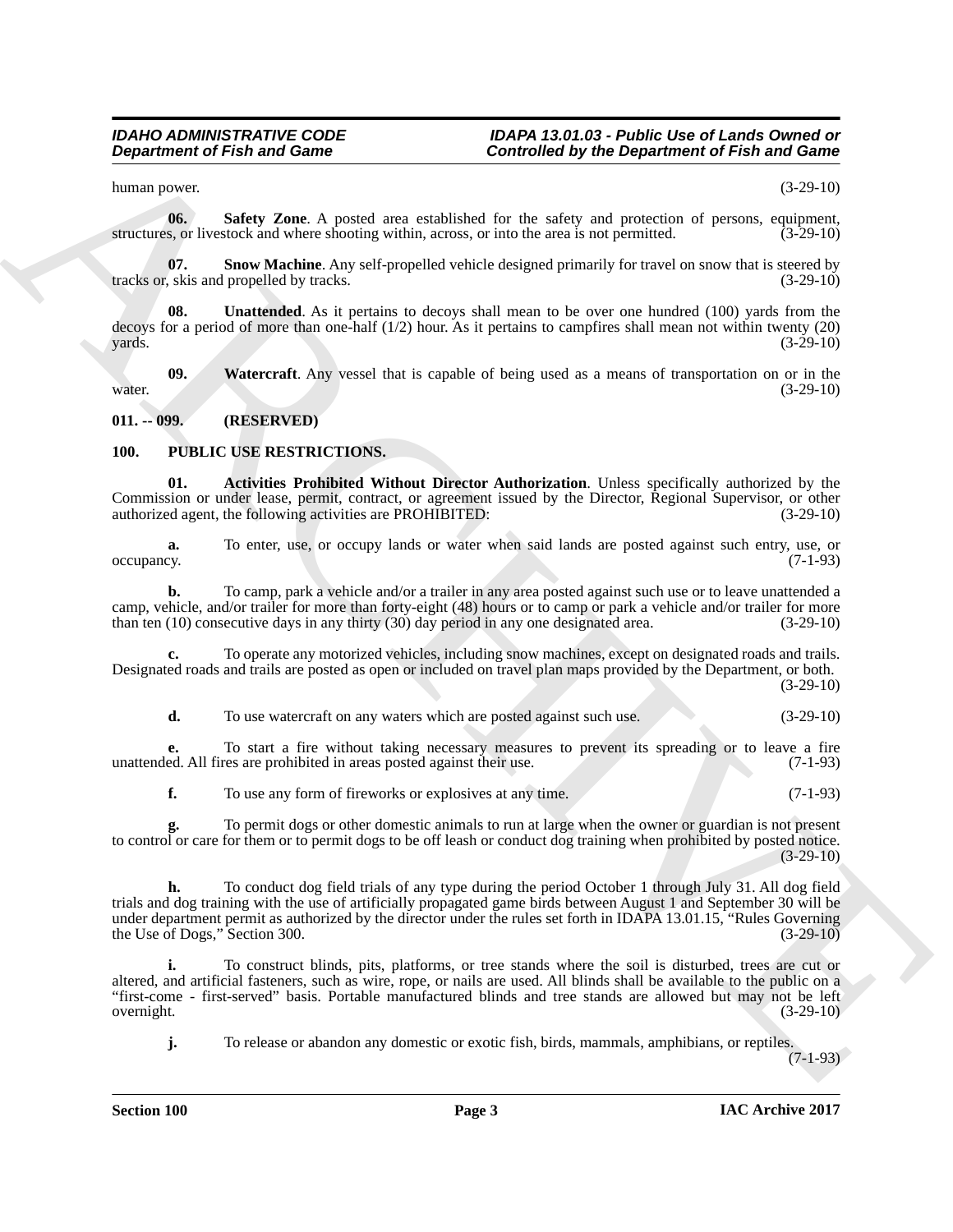<span id="page-3-0"></span>

| To discharge any paintball guns.<br>D. | $(3-29-10)$ |
|----------------------------------------|-------------|
|----------------------------------------|-------------|

|                                     | <b>Department of Fish and Game</b>                                                                                                                                                                                                                                                                            | <b>Controlled by the Department of Fish and Game</b> |
|-------------------------------------|---------------------------------------------------------------------------------------------------------------------------------------------------------------------------------------------------------------------------------------------------------------------------------------------------------------|------------------------------------------------------|
| $\mathbf{k}$ .                      | To adjust, open, close, tamper with, or manipulate in any manner, any diversion structure, headgate,<br>flume, recorded or flow dock or any device for water control. This shall not be construed as limiting the powers of<br>other agencies or irrigation districts as provided by statutory law or rule.   | $(7-1-93)$                                           |
|                                     | To discard dead fish, birds, animals, or parts or remains thereof, waste water, metallic cans, bottles,<br>plastic or paper cartons, shotgun shell casings, yard and agricultural wastes, garbage, machines, appliances, or other<br>litter on or in any lands or waters.                                     | $(3-29-10)$                                          |
| m.<br>historical value or interest. | To remove, destroy, mutilate, modify, or deface any building or other structure, water control<br>device, fence, gate, poster, notice, sign, survey or section marker, or any object of archaeological, geological, or                                                                                        | $(7-1-93)$                                           |
| n.                                  | To shoot within, across, or into posted safety zones.                                                                                                                                                                                                                                                         | $(3-29-10)$                                          |
|                                     | To leave decoys unattended. Decoys cannot be put in place any earlier than two (2) hours prior to<br>official shooting hours for waterfowl and all decoys must be picked up and removed from the hunting site no later<br>than two (2) hours after official shooting hours for waterfowl that particular day. | $(7-1-93)$                                           |
| p.                                  | To discharge any paintball guns.                                                                                                                                                                                                                                                                              | $(3-29-10)$                                          |
| q.                                  | To disturb or remove any soils, gravel, or minerals.                                                                                                                                                                                                                                                          | $(7-1-93)$                                           |
| r.                                  | To turn domestic livestock into, or allow said animals to graze or trail on or across Department<br>lands, except riding and pack animals may be used in association with hunting and for recreational uses or as posted.                                                                                     | $(7-1-93)$                                           |
| $S_{\bullet}$                       | To cut, dig, or remove any crops, trees, shrubs, grasses, forbs, logs, or fuel wood.                                                                                                                                                                                                                          | $(7-1-93)$                                           |
| t.                                  | To place, maintain, or store any beehives or bee boards.                                                                                                                                                                                                                                                      | $(7-1-93)$                                           |
| u.                                  | To use lands for any commercial purpose.                                                                                                                                                                                                                                                                      | $(7-1-93)$                                           |
| V.                                  | To place a geocache.                                                                                                                                                                                                                                                                                          | $(3-29-10)$                                          |
| w.                                  | To use for group events of over fifteen $(15)$ people.                                                                                                                                                                                                                                                        | $(3-29-10)$                                          |
| X.                                  | To land or launch aircraft except on public airstrips.                                                                                                                                                                                                                                                        | $(3-29-10)$                                          |
| <b>y.</b>                           | To use or transport any hay, straw or mulch that is not weed seed free certified.                                                                                                                                                                                                                             | $(3-29-10)$                                          |
| $101. - 999.$                       | (RESERVED)                                                                                                                                                                                                                                                                                                    |                                                      |
|                                     |                                                                                                                                                                                                                                                                                                               |                                                      |
|                                     |                                                                                                                                                                                                                                                                                                               |                                                      |
|                                     |                                                                                                                                                                                                                                                                                                               |                                                      |
|                                     |                                                                                                                                                                                                                                                                                                               |                                                      |
|                                     |                                                                                                                                                                                                                                                                                                               |                                                      |